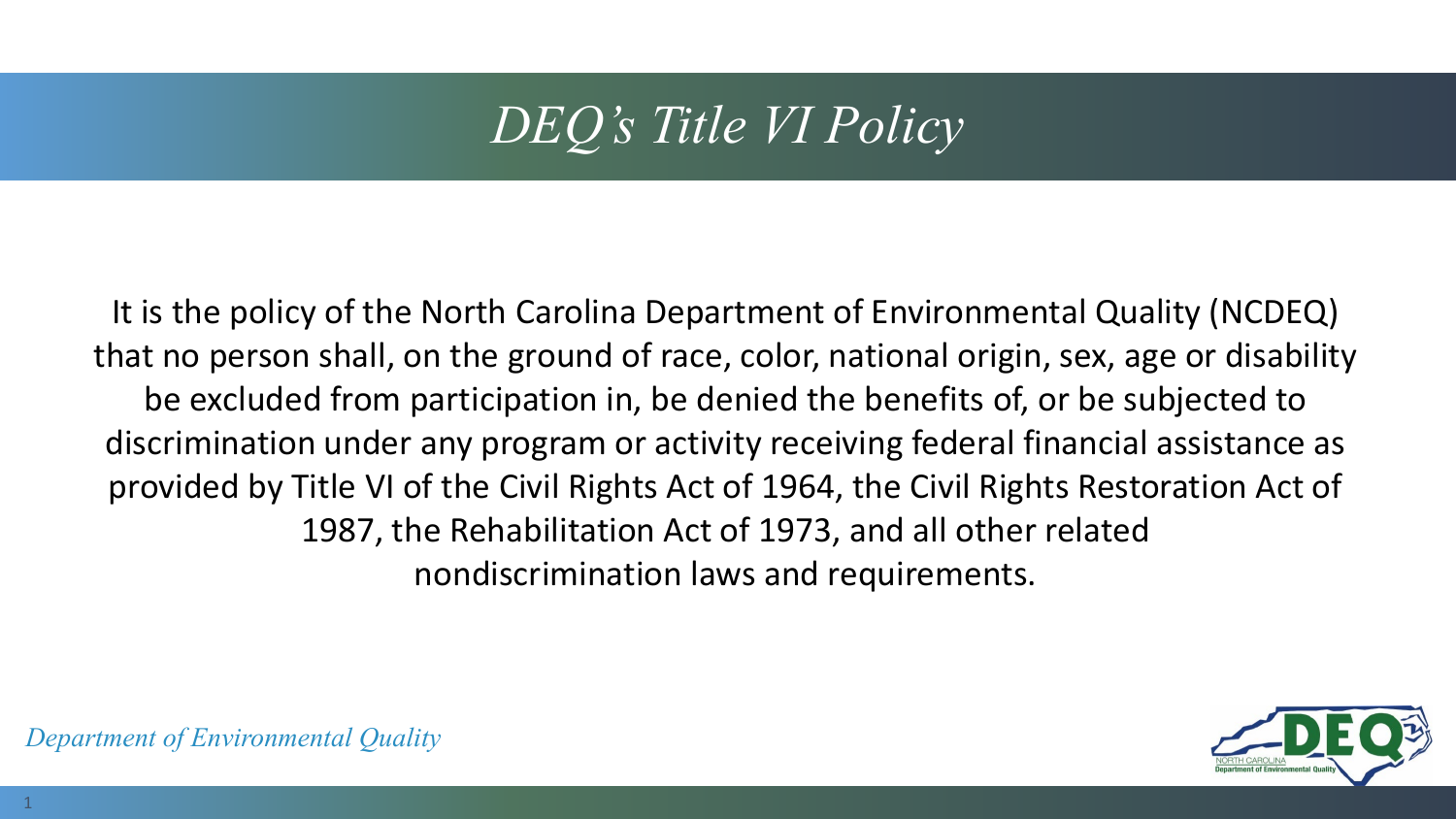

Thursday May 19, 2022 3:00 PM - 6:00 PM McKimmon Center

Agenda

#### Subcommittee Meetings

#### 2:00 PM Cumulative Impacts

I. Call to Order, Chair, Dr. Jim Johnson 3 PM (5 min)

#### **Old Business**

II. Adopt February 28, 2022, meeting minutes

#### **New Business**

- III. Welcoming Remarks, Elizabeth Biser, Secretary, DEQ (10 minutes)
- IV. Economic Development and Environmental Justice

Machelle Sanders, Secretary, Department of Commerce (15 minutes) Christopher Chung, Chief Executive Officer, Economic Development Partnership North Carolina (30 minutes)

Board Discussion (45 minutes)

- V. DEQ's Environmental Justice Toolkits for Businesses and Communities, Bailey Recktenwald, Chief Strategy Officer, DEQ (15 min presentation, followed by discussion)
- VI. Member Updates

VII. Adjourn

VIII. Break at 4:45 PM

IX. Public Comment Period 5:00 PM - 6:00 PM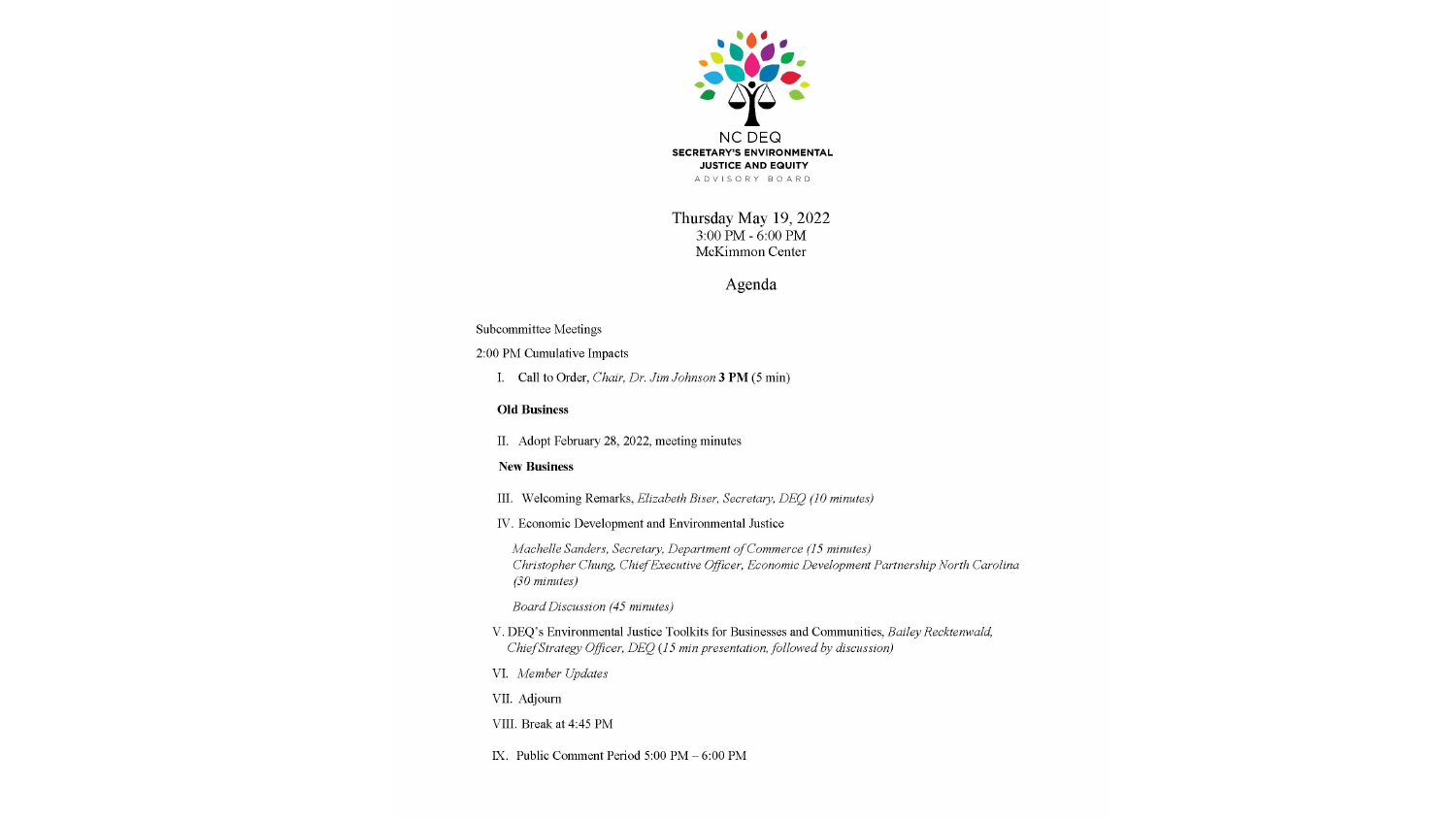

#### **Economic Development in North Carolina NCDEQ Environmental Justice and Equity** Advisory Board

May 19, 2022

Christopher Chung Chief Executive Officer | EDPNC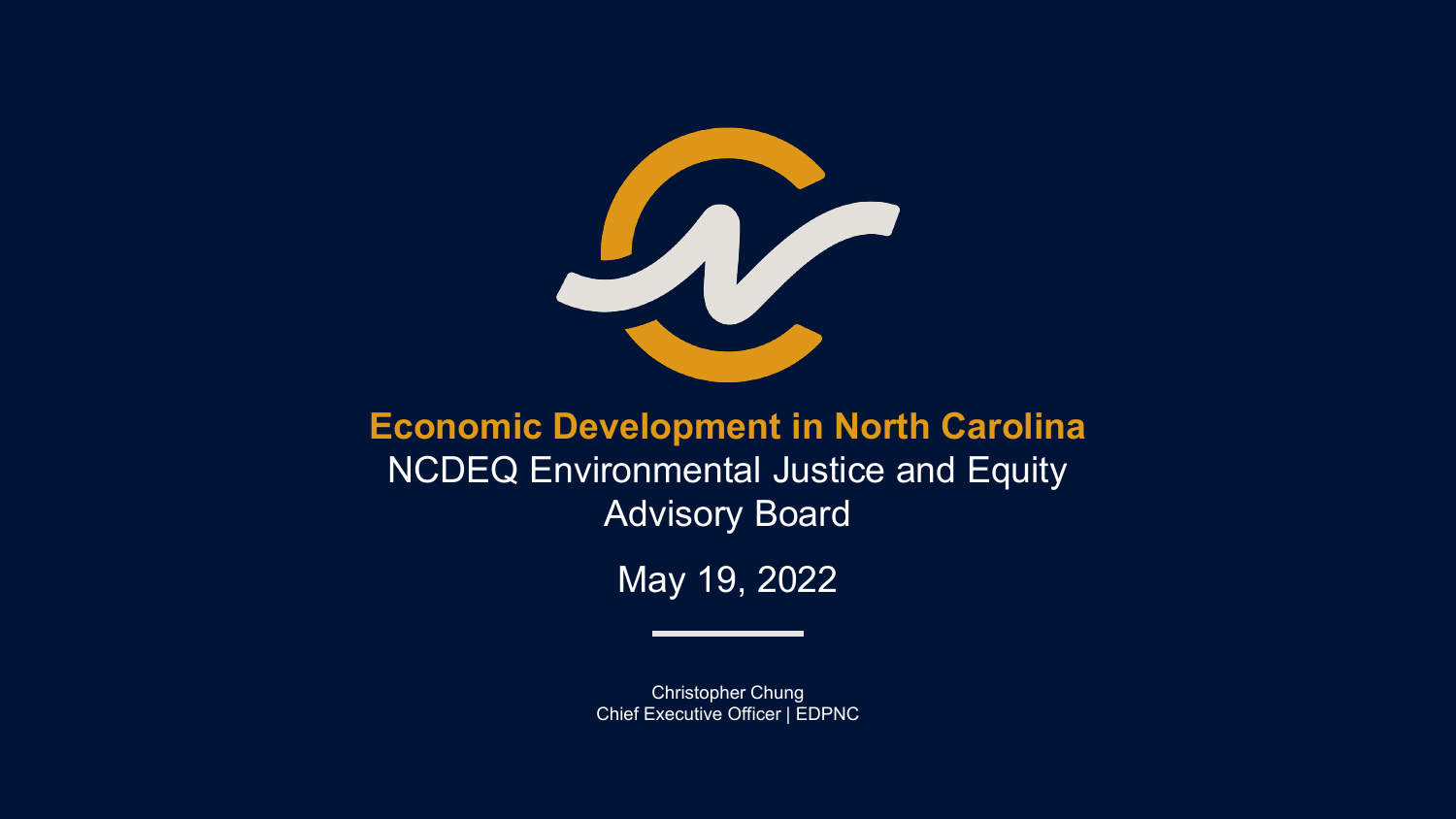## **Agenda**

- About the EDPNC
- Activity levels during the pandemic
- What matters to companies
- Behind the scenes of a business recruitment deal
- Headwinds and how you can help

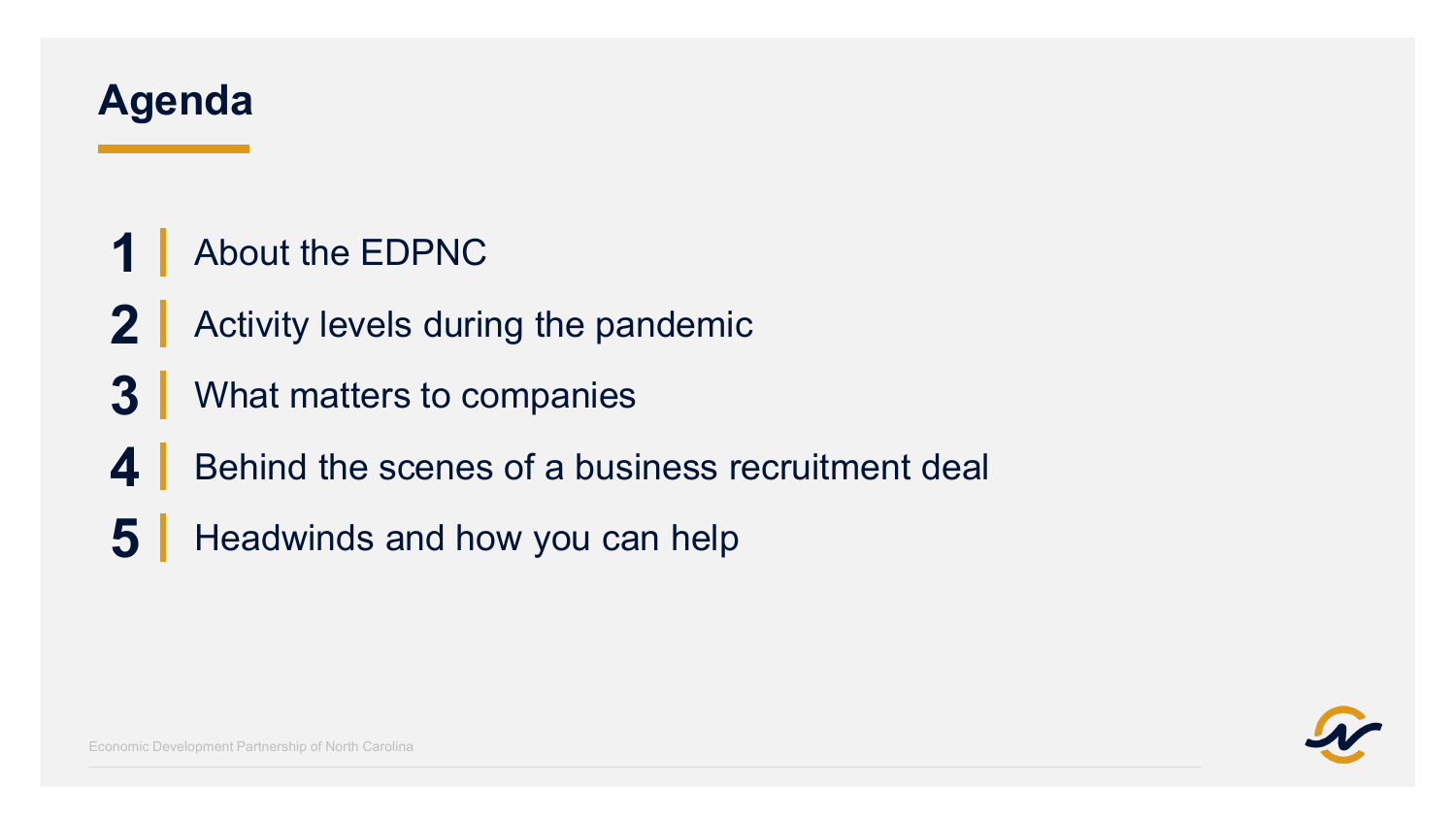### **Our Mission**

The Economic Development Partnership of North Carolina improves the economic well-being and quality of life for all North Carolinians.

We do this by collaborating with state, regional, local, and private-sector partners in new business recruitment, existing employer support, international trade and export assistance, small business start-up counseling, and tourism promotion.





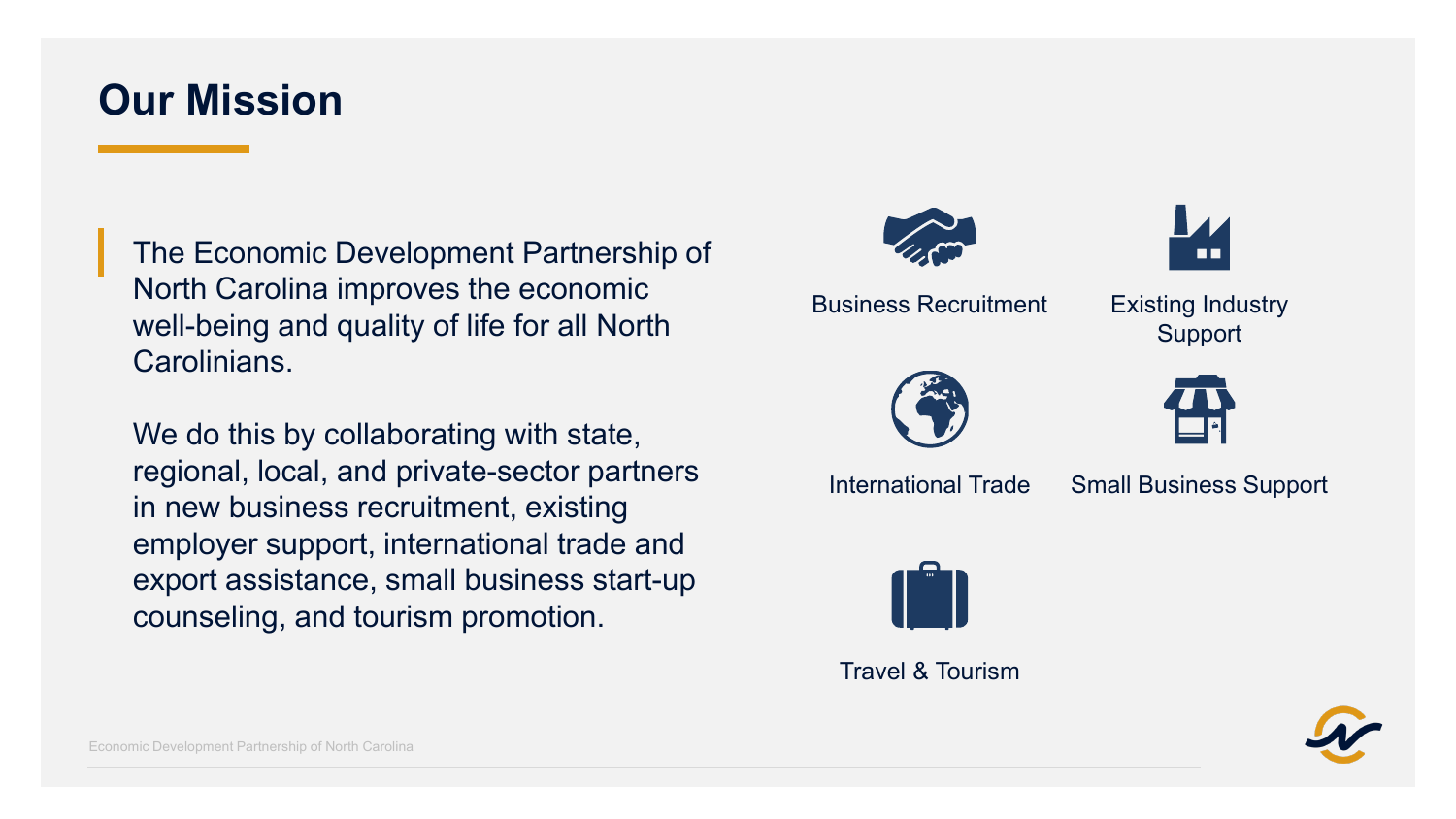## **Economic Development During the Pandemic**

- 363 corporate locations and expansions (incl. 251 in Tier 1 and Tier 2 counties) involving 60K+ announced new jobs and \$24+ billion announced new capital investment (since 1.1.2020)
- Major locations and expansions by Apple, Toyota, Centene, Boom Supersonic, Red Bull, Eli Lilly, Pratt & Whitney, Fujifilm Diosynth, Amgen, VinFast, Macy's, Nucor
- Pipeline activity remains strong (238 current projects with potential for 78K new jobs and \$58 billion new cap-ex)

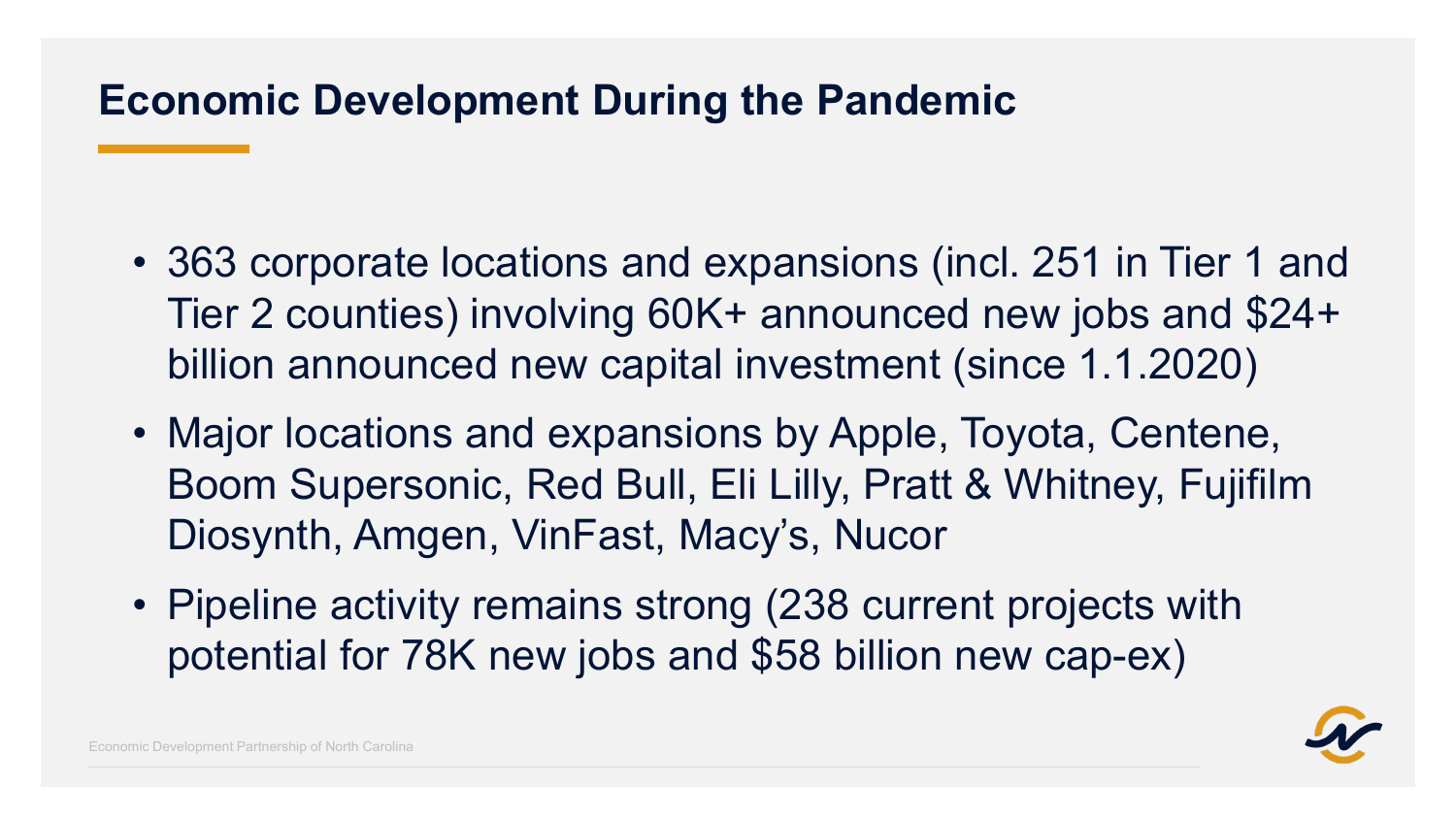#### **What Matters to Companies**

Top factors cited in 2021-2022 survey

Labor costs  $(5<sup>th</sup>$  in 2020-21)

Availability of skilled labor (1st)

Energy availability and costs (3rd)

Inbound/outbound shipping costs (10<sup>th</sup>)

Highway accessibility (2nd)

|  |  |  | Economic Development Partnership of North Carolina |
|--|--|--|----------------------------------------------------|
|--|--|--|----------------------------------------------------|

| <b>COMBINED RATINGS*</b><br><b>CORPORATE SURVEY</b> |                                                          |      |                         |  |
|-----------------------------------------------------|----------------------------------------------------------|------|-------------------------|--|
|                                                     | <b>Site Selection Factors</b>                            | 2021 | 2020                    |  |
|                                                     | Ranking                                                  |      |                         |  |
| 1.                                                  | Labor costs                                              | 96.4 | $84.2(5)$ <sup>**</sup> |  |
| $\overline{2}$ .                                    | Availability of skilled labor                            | 94.9 | 91.4(1)                 |  |
| 3.                                                  | Energy availability and costs                            | 94.7 | 85.3(3)                 |  |
| 4.                                                  | Inbound/outbound shipping costs                          | 93.2 | 76.8(10)                |  |
| 5.                                                  | Highway accessibility                                    | 93.1 | 88.7(2)                 |  |
| 6.                                                  | Raw materials availability                               | 87.8 | 59.1 (21)               |  |
| 7.                                                  | Corporate tax rate                                       | 87.7 | 80.0(7)                 |  |
| 8.                                                  | State and local incentives                               | 84.5 | 77.2(9)                 |  |
| 9.                                                  | <b>Environmental regulations</b>                         | 82.5 | 71.6(13)                |  |
| 10.                                                 | Tax exemptions                                           | 82.4 | 78.6 (8)                |  |
| 11T.                                                | Quality-of-life                                          | 82.1 | 84.8(4)                 |  |
| 11T.                                                | Occupancy or construction costs                          | 82.1 | 80.6(6)                 |  |
| 13.                                                 | Right-to-work state                                      | 81.0 | 71.8(11)                |  |
| 14.                                                 | Proximity to major markets                               | 77.2 | 71.7(12)                |  |
| 15.                                                 | Available buildings                                      | 70.2 | 70.6 (14)               |  |
| 16.                                                 | Proximity to suppliers                                   | 69.6 | 64.2(17)                |  |
| 17.                                                 | Training programs/technical schools                      | 66.1 | 63.3(18)                |  |
| 18.                                                 | Low union profile                                        | 66.0 | 70.0 (15)               |  |
|                                                     | 19T. Available land                                      | 62.5 | 65.2(16)                |  |
|                                                     | 19T. Availability of long-term financing                 | 62.5 | 59.4 (20)               |  |
| 21.                                                 | Availability of unskilled labor                          | 61.8 | 53.0 (22)               |  |
| 22.                                                 | Expedited or "fast-track" permitting                     | 57.9 | 61.8(19)                |  |
| 23.                                                 | Water availability                                       | 52.7 | 50.1(23)                |  |
| 24.                                                 | Accessibility to major airport                           | 47.3 | 47.8 (24)               |  |
| 25.                                                 | Proximity to innovation<br>commercialization/R&D centers | 43.6 | 29.9(26)                |  |
| 26.                                                 | Availability of advanced ICT services                    | 36.8 | 36.9(25)                |  |
| 27.                                                 | Railroad service                                         | 31.6 | 24.6 (27T)              |  |
| 28.                                                 | Waterway or oceanport accessibility                      | 25.8 | 24.6 (27T)              |  |

\* All figures are percentages and are the total of the "very important" and "important" ratings of the Area Development Corporate Survey and are rounded to the nearest tenth of a percent.

\*\* 2020 ranking

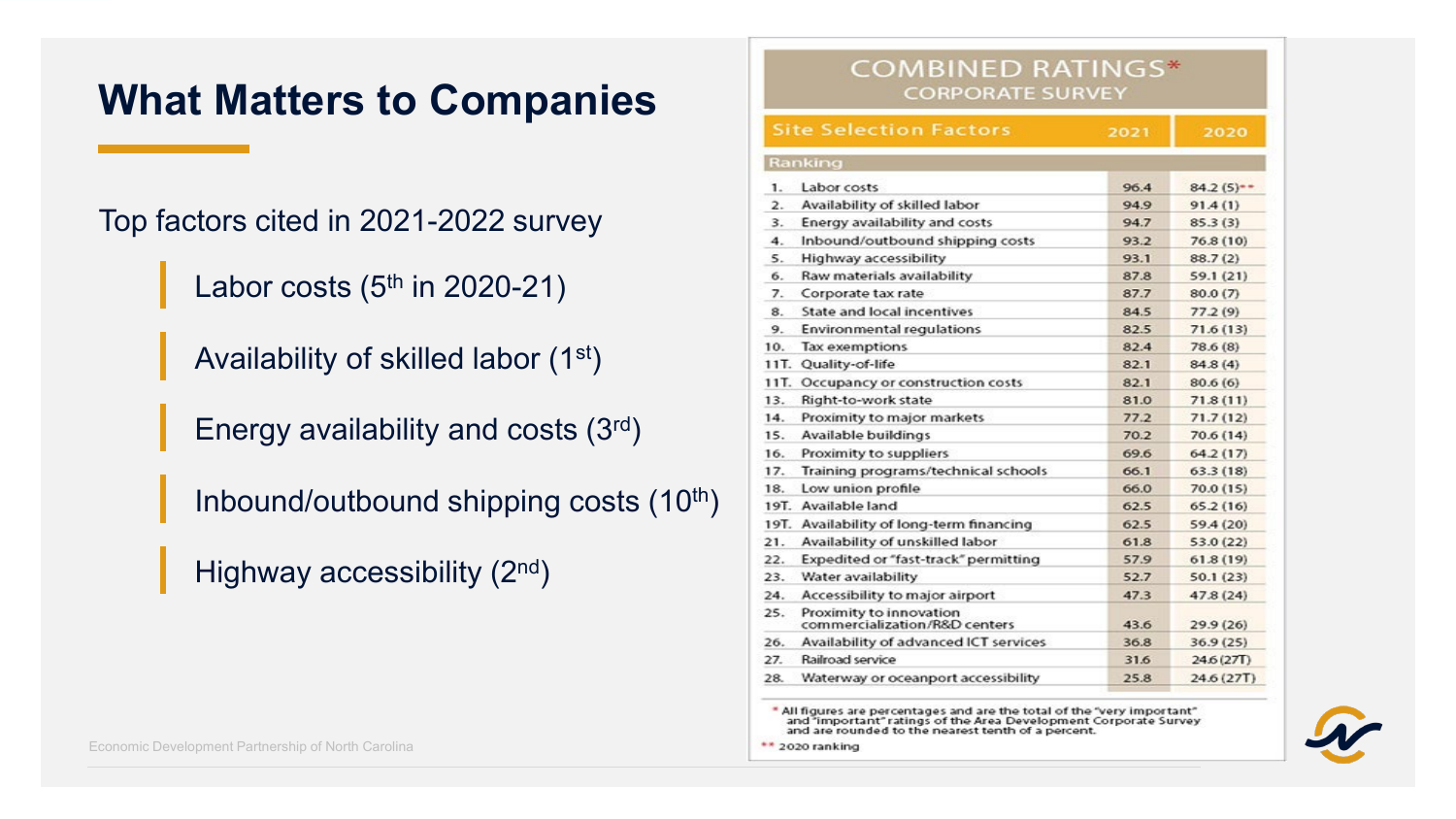### **Behind the Scenes of a Business Recruitment Deal**

- Process
- Key Factors
- Players



Economic Development Partnership of North Carolina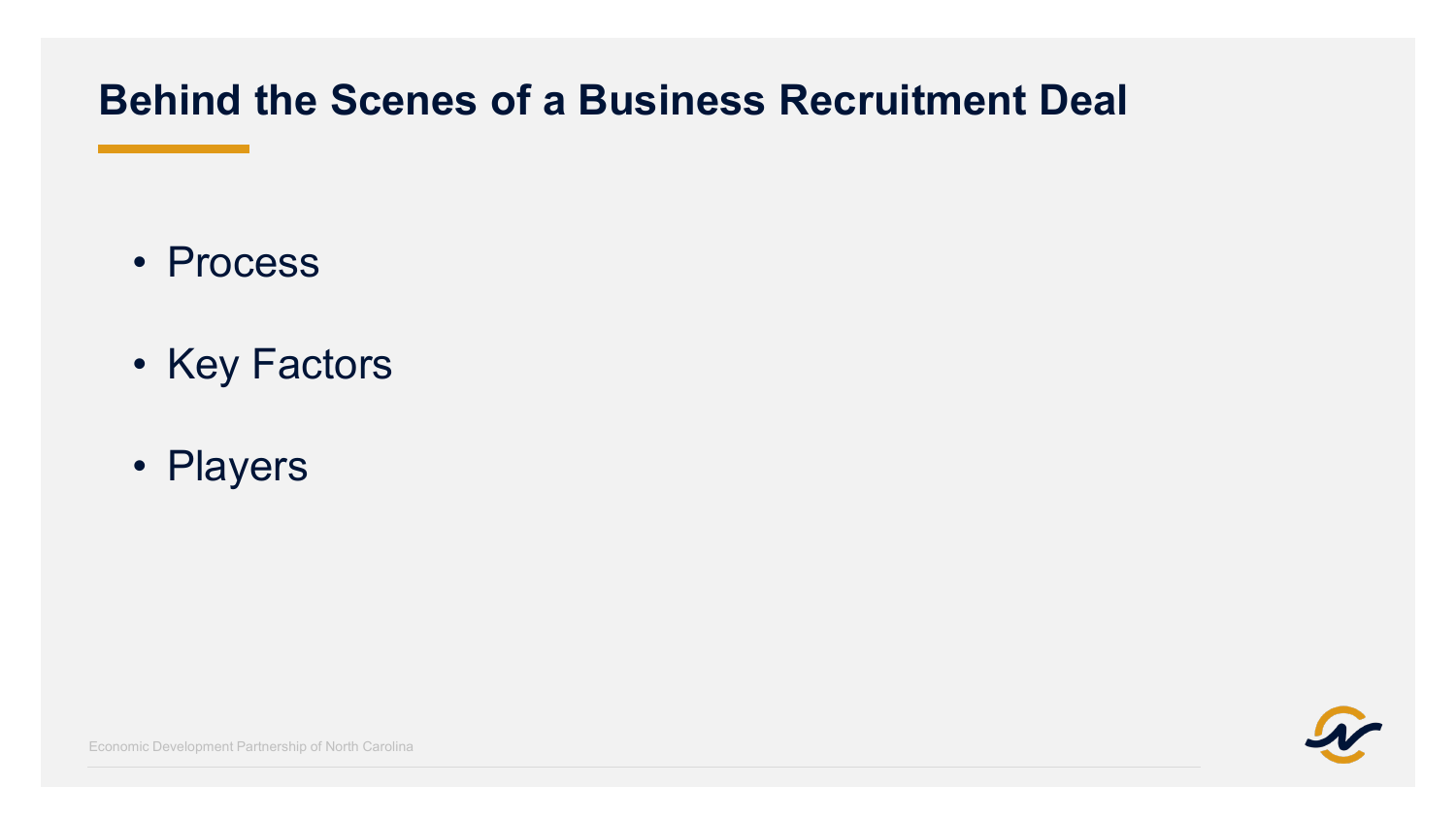## **Recent Trends in Business Recruitment Activity**

- Frequency
- Size
- Industrial vs. Office
- Diversity and Sustainability



Economic Development Partnership of North Carolina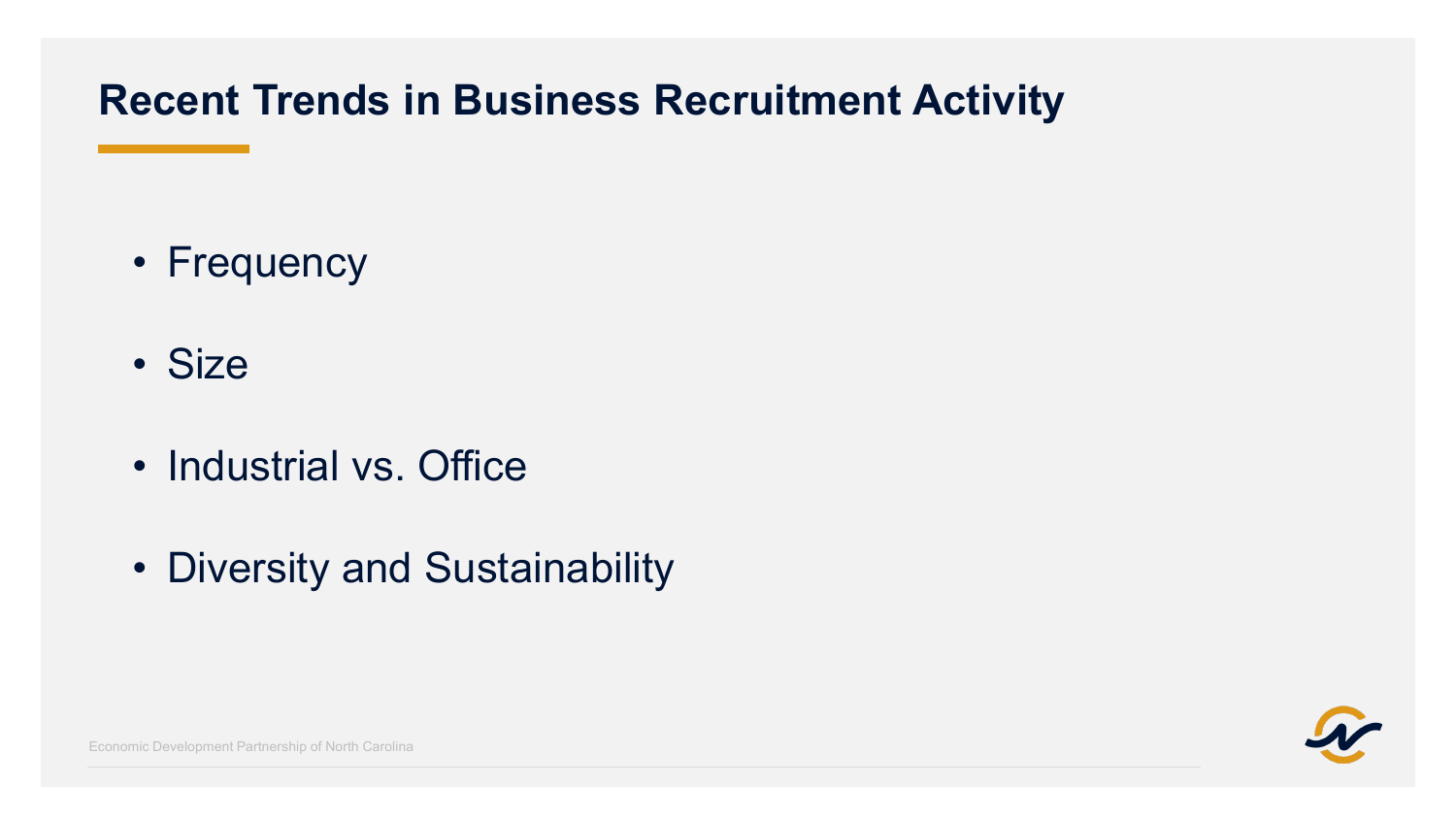

**www.edpnc.com**

150 Fayetteville St, Ste. 1200 Raleigh, NC 27601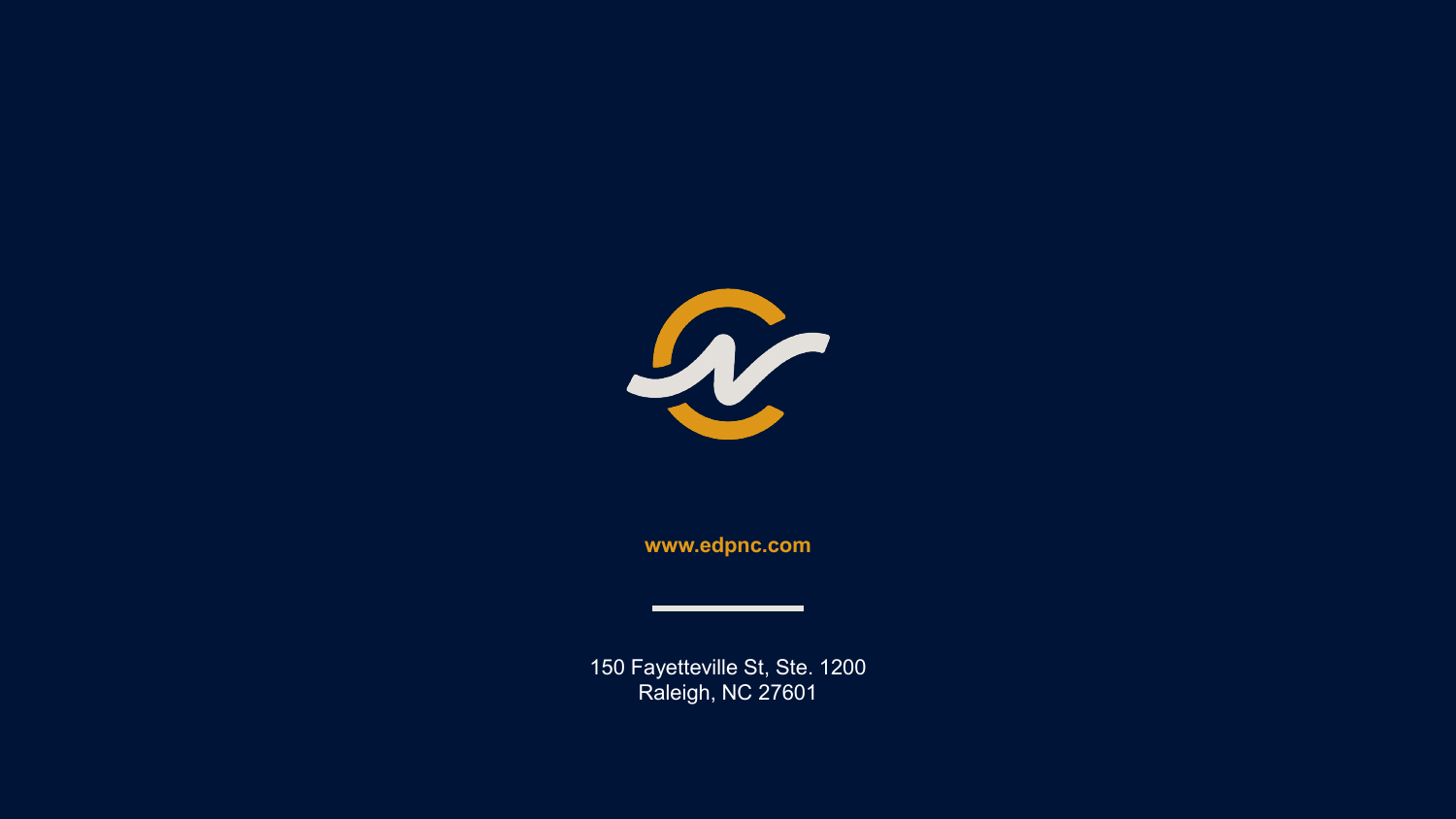## *Agenda*

- 1. Introduction
- 2. Goals
- 3. Toolkit Overview
- 4. Questions for Discussion

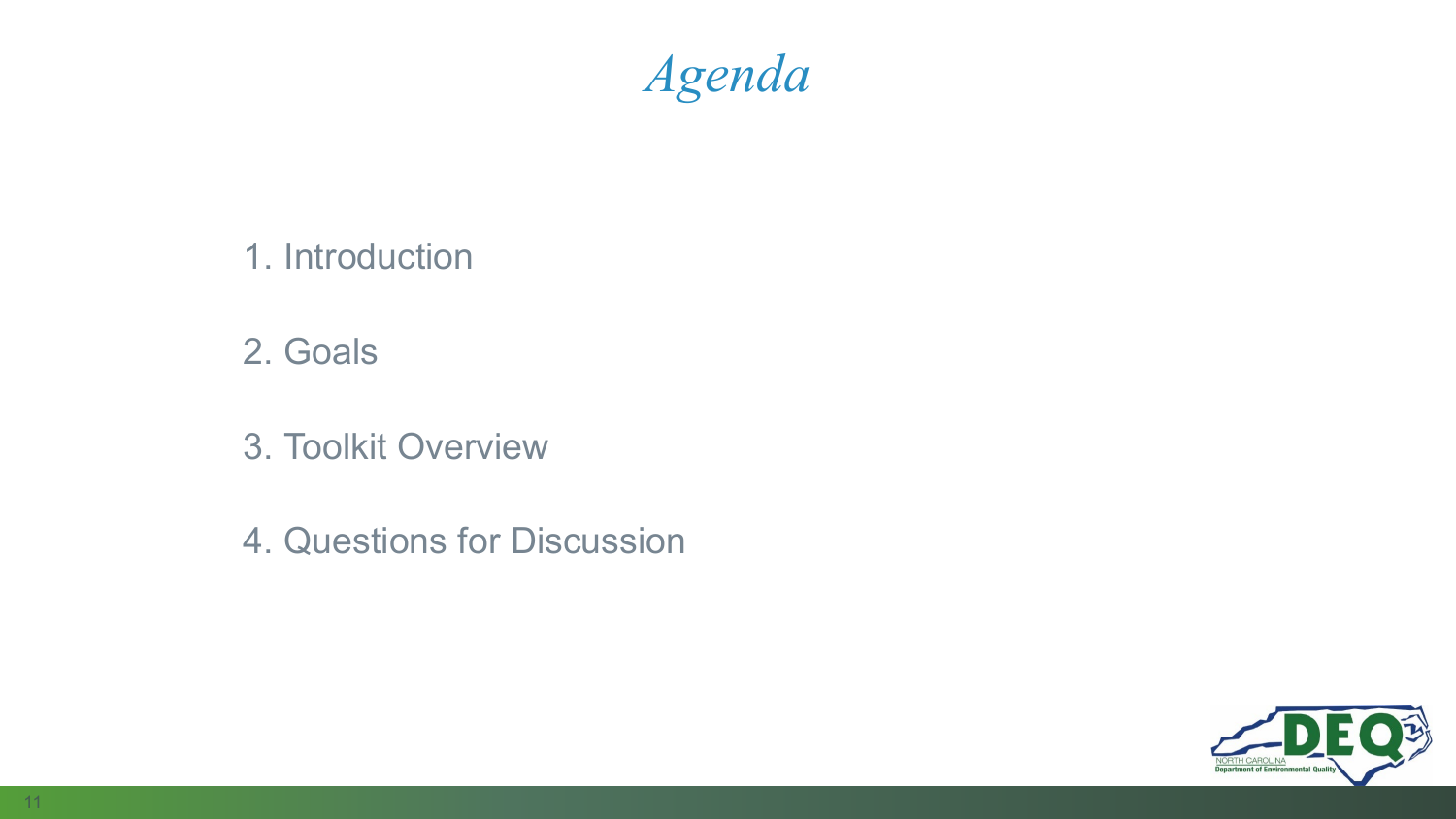## *Goals*

Vision

• Create a toolkit of resources and questions for businesses to encourage considering environmental justice early in the project process.

**Goals** 

- For businesses to consider environmental and community impact during site selection process.
- For businesses to meaningfully engage with neighbors early and often.
- For businesses to incorporate enhanced environmental stewardship principles in long-term operations.

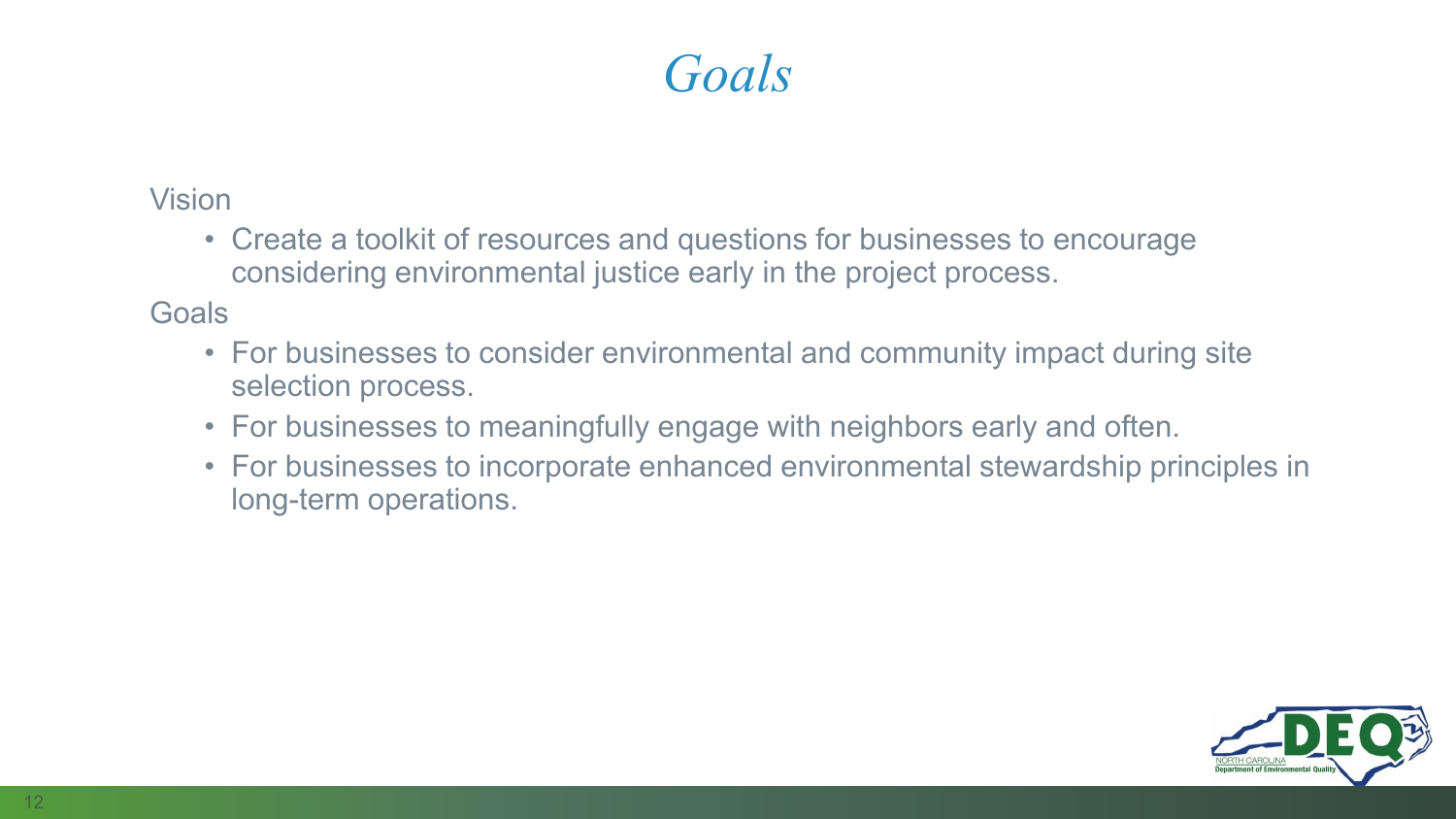## *Toolkit*

- Should be a first step for businesses, not the only step.
- Is one of many tools and resources available.
- Is an "upstream" approach to encourage better practices.

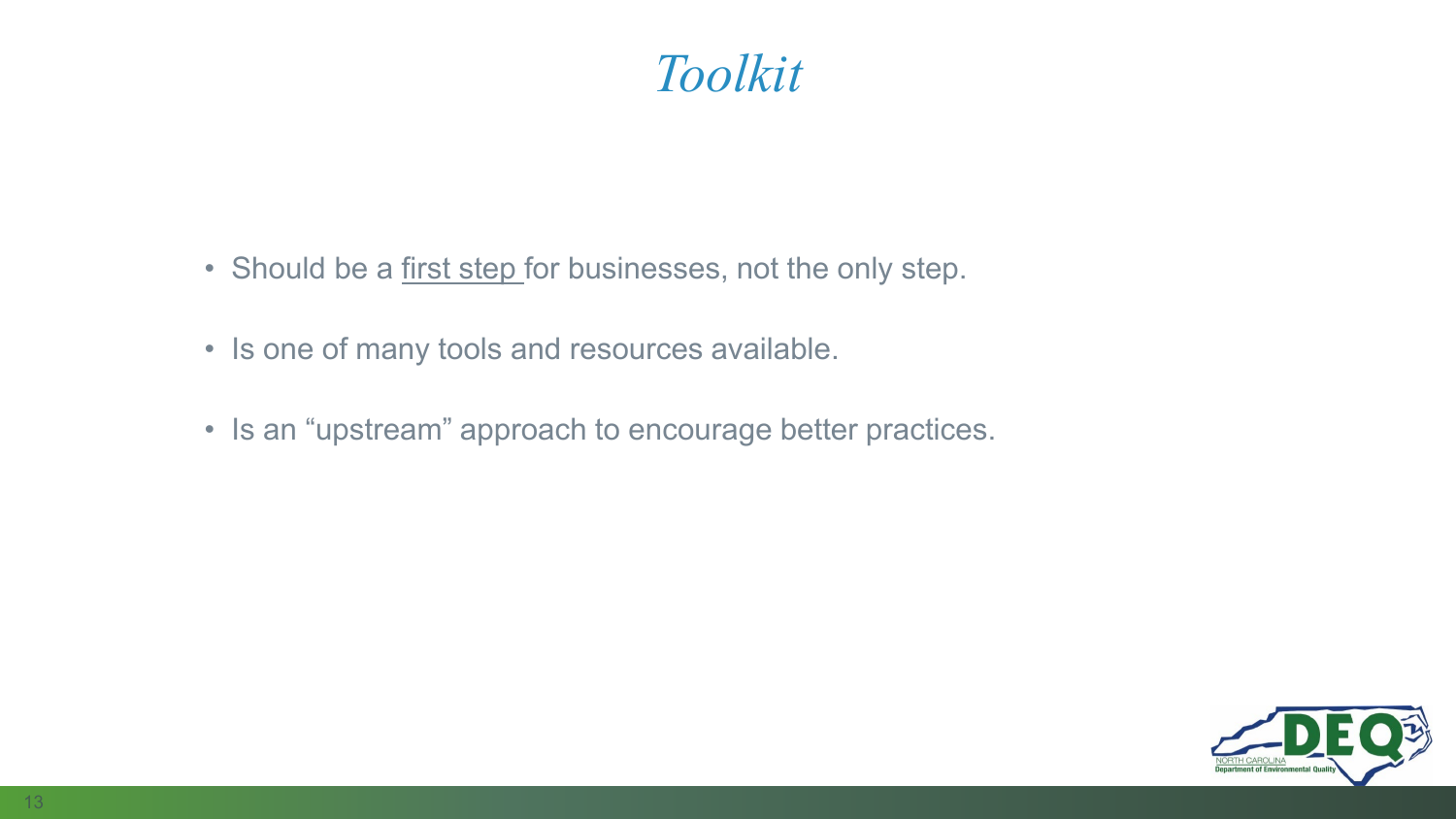### *Toolkit Overview*

**Department of Environmental Qua** 

*Department of Environmental Quality*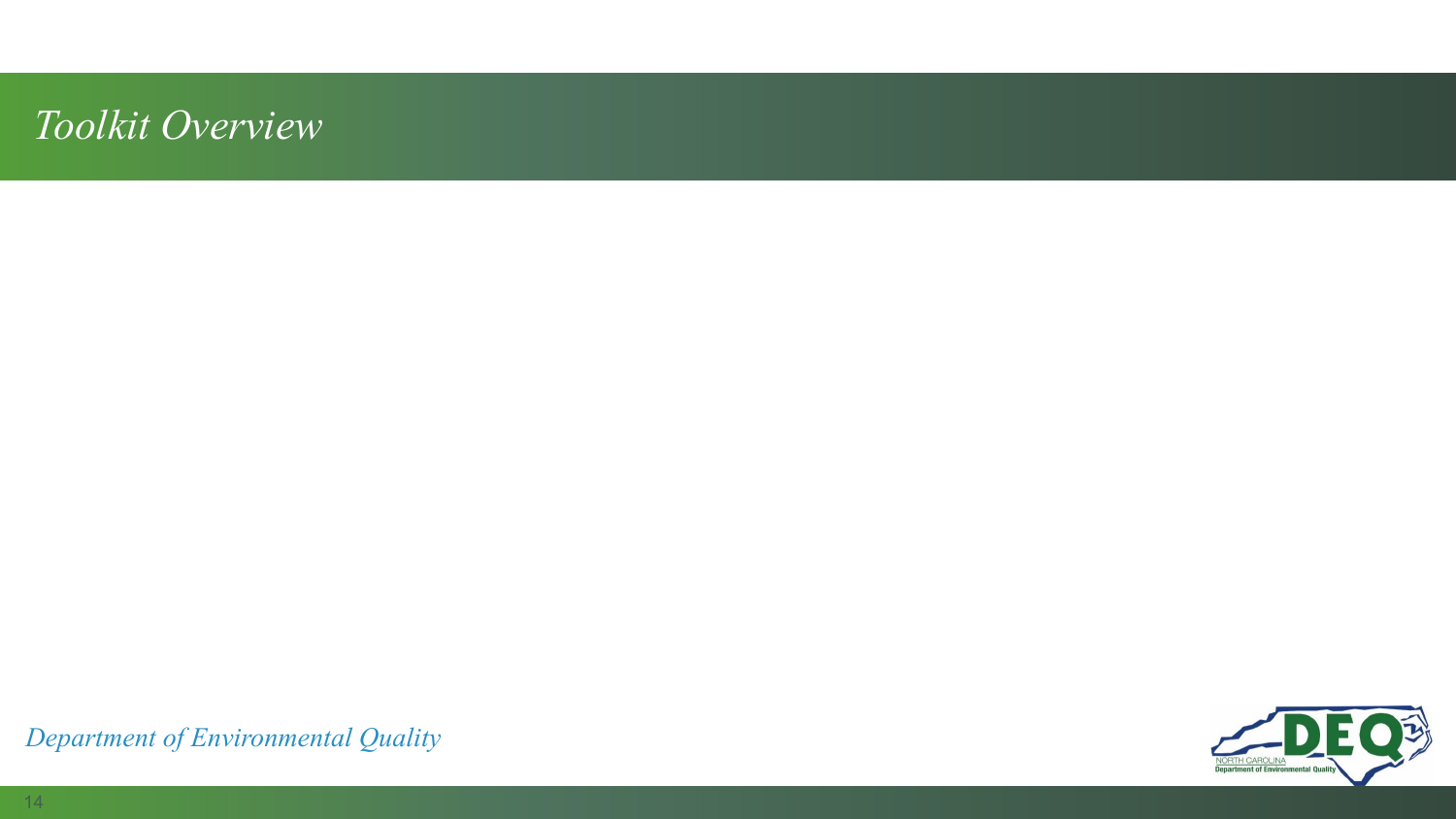## *Contents*

- 1. Introduction
- 2. Define Key Terms
- 3. Project Development and Environmental Permitting
- 4. Identifying EJ Considerations
- 5. Community Engagement
- 6. Environmental Stewardship
- 7. Additional Resources

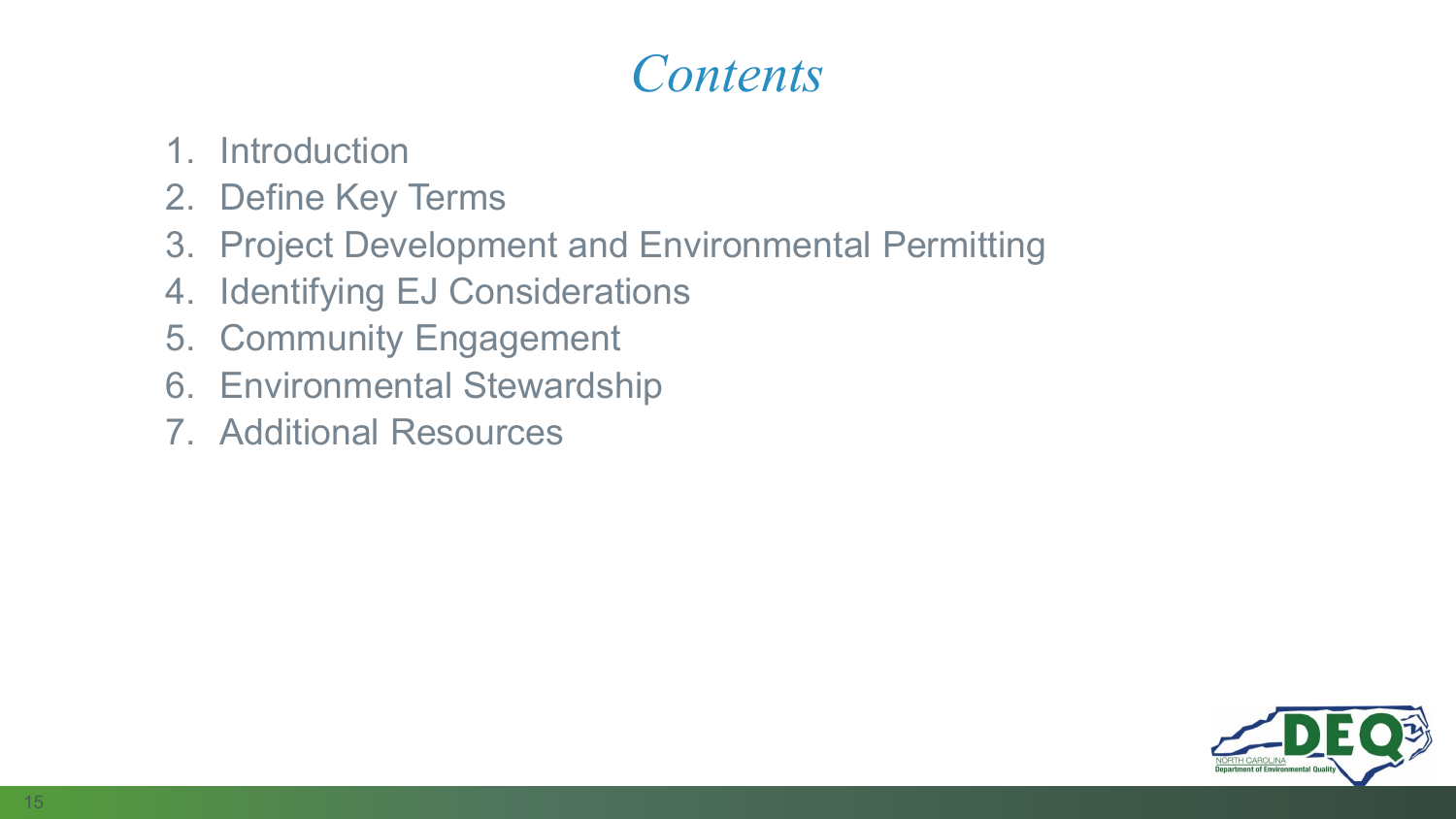# *Project Development and Environmental Permitting*

**What discharges or waste will the facility generate? What are the expected air emissions?** 

**Will any emerging compounds or PFAS be used in production?**

**What kind of traffic will the facility generate and will chemicals or waste be transported through the community?** 

**How much noise will come from the facility?** 

**Does this facility have to be in a specific location to operate, such as proximity to natural resources in the area?**

**Will this project impact streams or wetlands?**

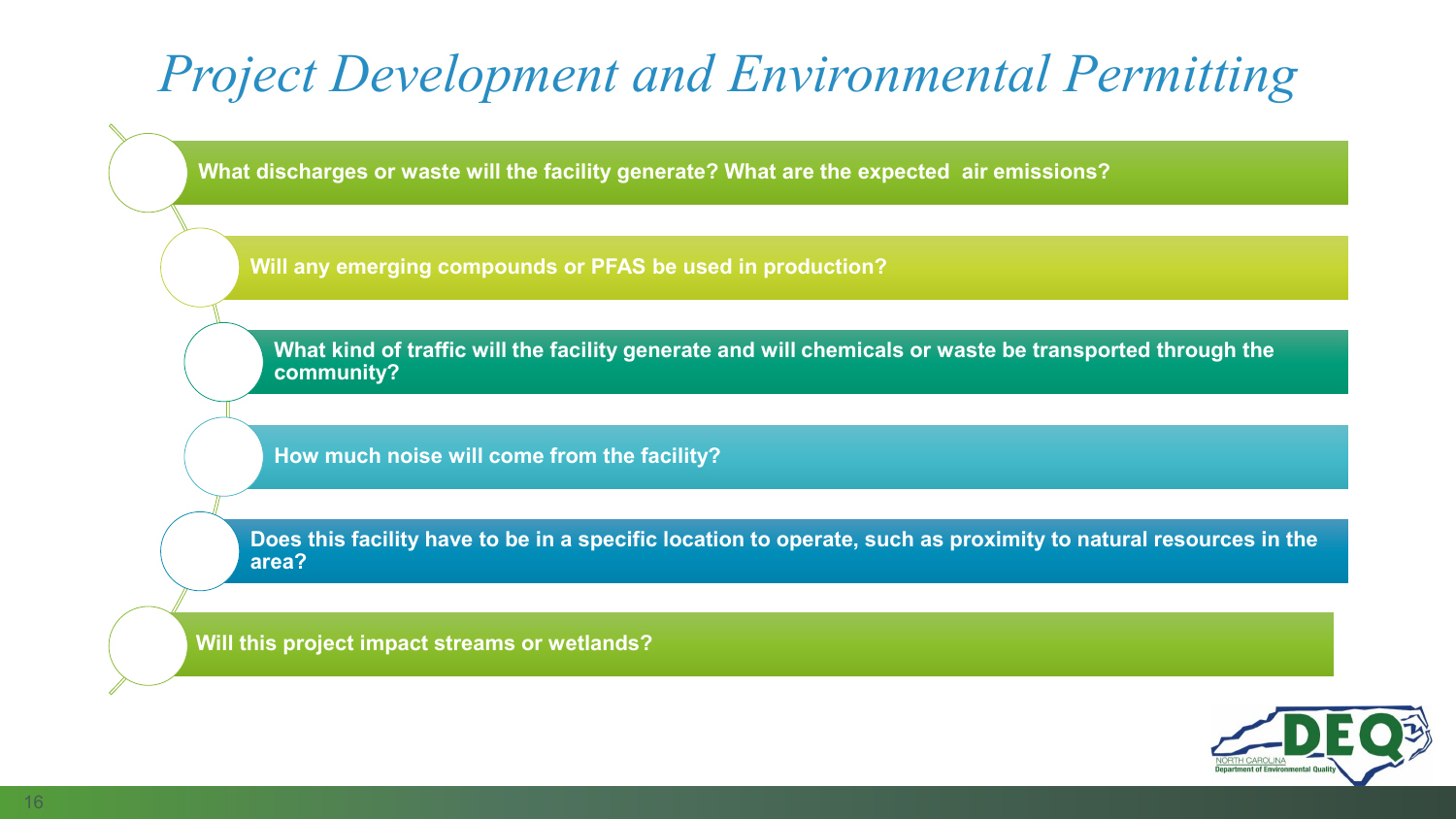## *Identifying Potential Environmental Justice Considerations Around a Proposed Site*

**Will there be emissions or discharges from this facility that could impact nearby residents?** 

**Who will the neighbors be? Is the proposed site near a densely populated area, other commercial complexes, or several miles from the closest community?**

**Are there sensitive receptors like schools, nursing homes, or hospitals near the proposed site?**

**Is the proposed site within or near a potentially underserved community? Will this project directly benefit that community?**

**Are there any nearby American Indian tribes? Are you planning on engaging with the local tribal council as you would a local city council or county commission?** 

**Does the surrounding community speak and read in English proficiently? How will you engage limited English-speaking households to alert and inform them about the project?**

**What other facilities are located in the same area and what impact do they have on the community?**

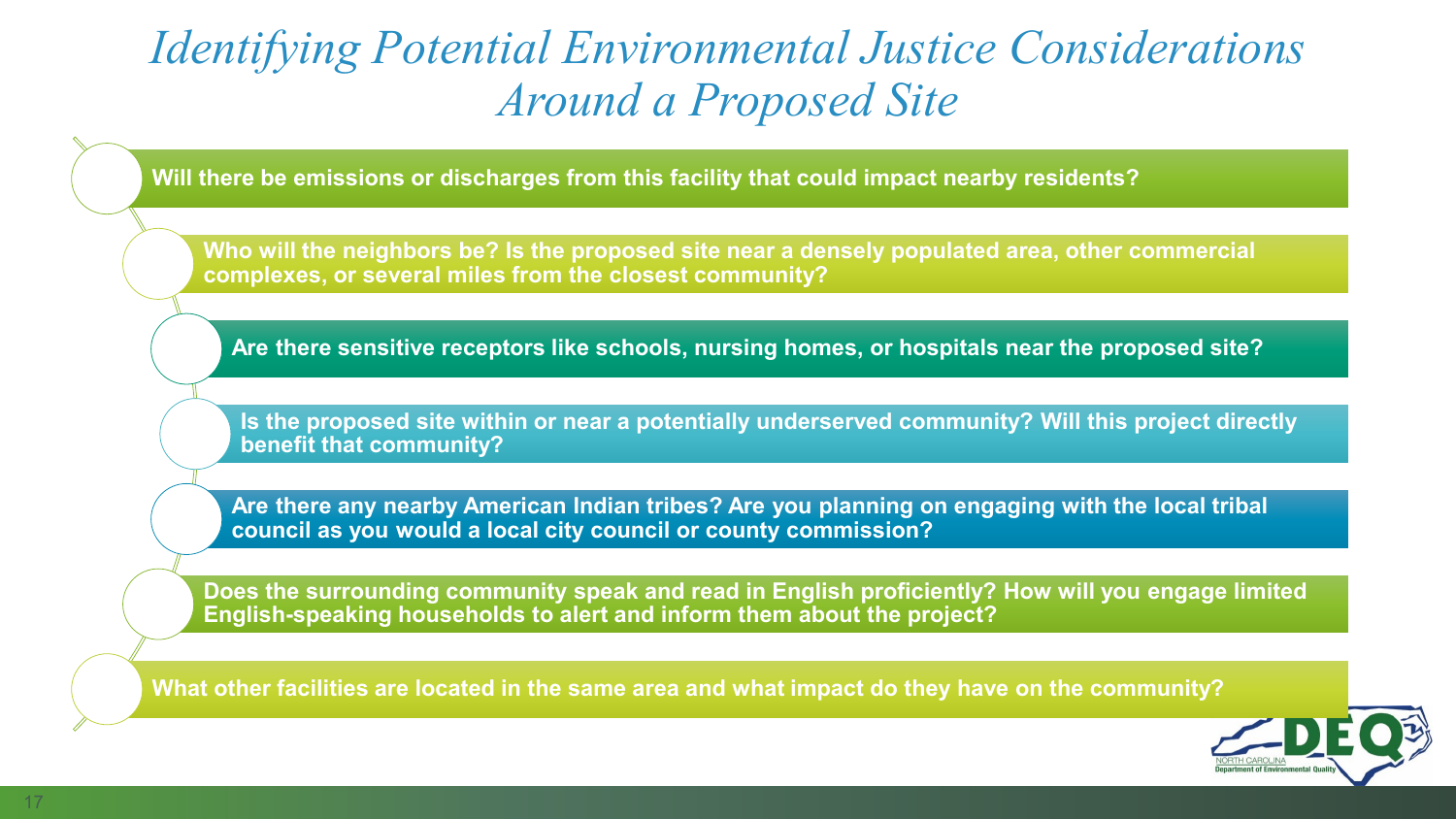# *Developing a Project Communications Plan*



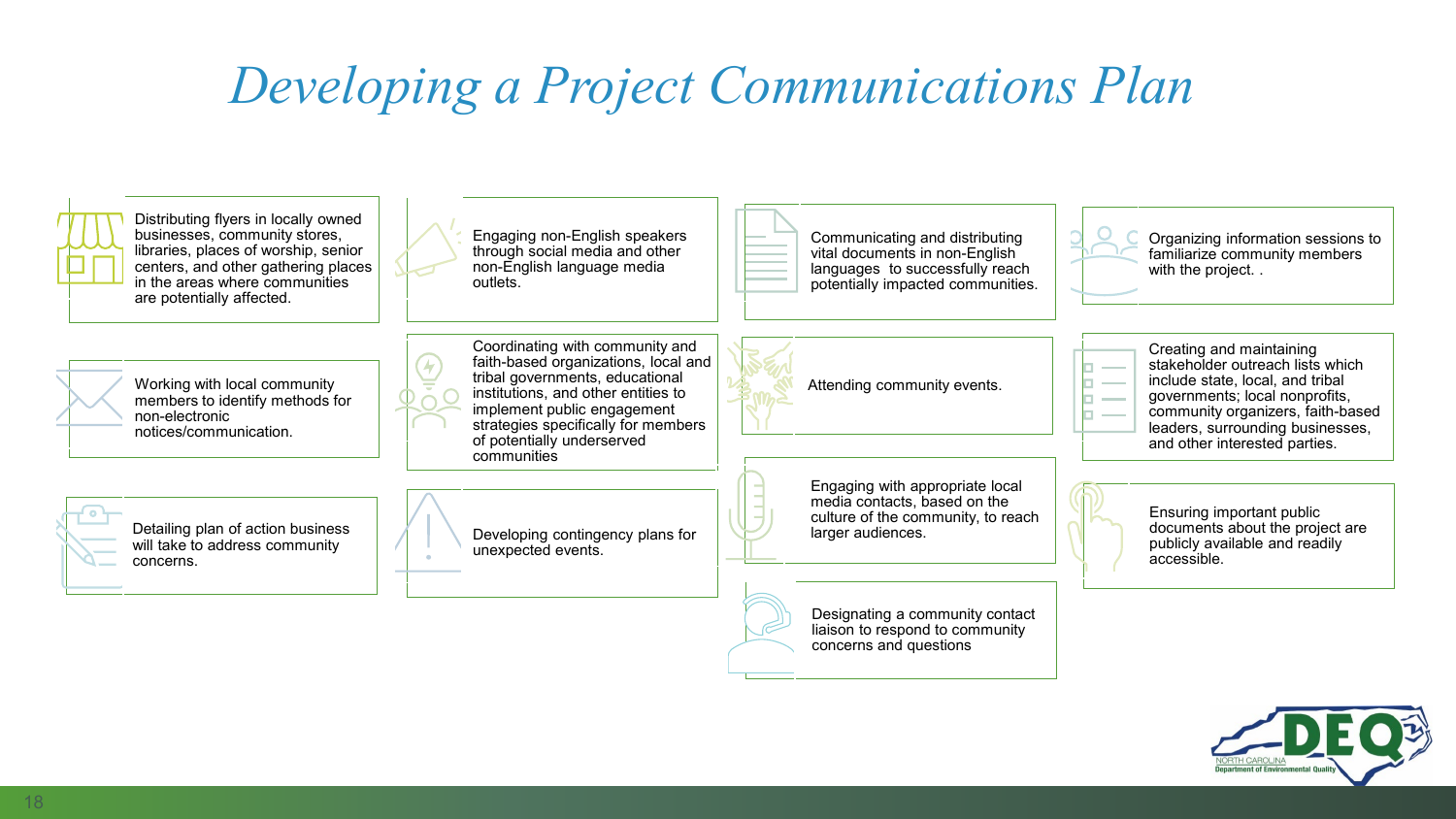## *Stakeholder Checklist*

#### Sample Stakeholder **Checklist**

| Nearby residents and neighborhoods       | State regulators                                      |
|------------------------------------------|-------------------------------------------------------|
| <b>Community organizations</b>           | State and local economic<br>development organizations |
| <b>Faith-based leaders</b>               | Local environmental justice<br>organizers             |
| Tribal and local governments             | Local business community                              |
| Local commissions and councils           | Sensitive receptors nearby                            |
| Local planning and health<br>departments | Local emergency management<br>departments             |

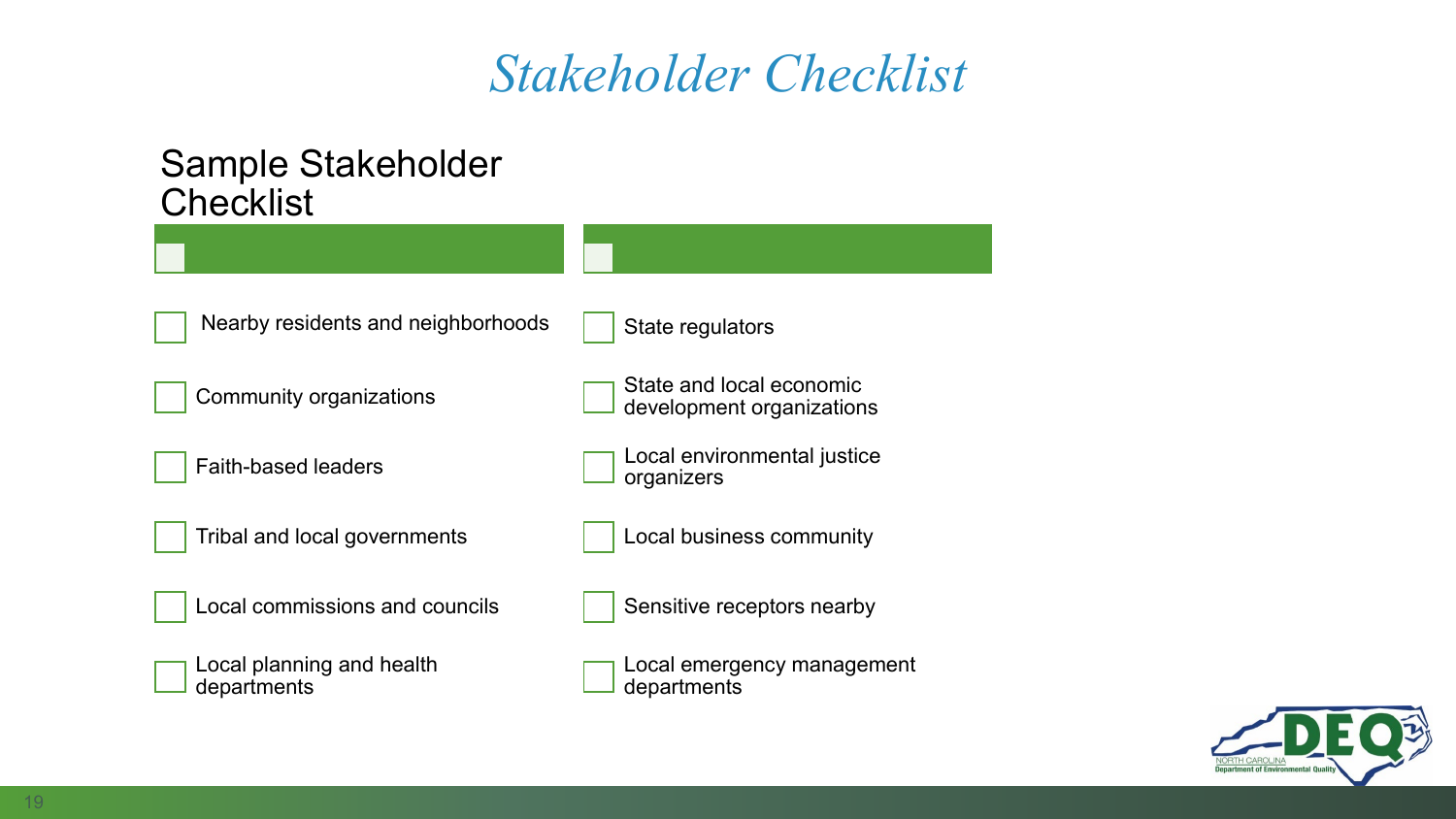## *Continued Environmental Stewardship*



- Overview of ESI program
- Minimum requirements
- Levels of membership
- Benefits
- How to learn more